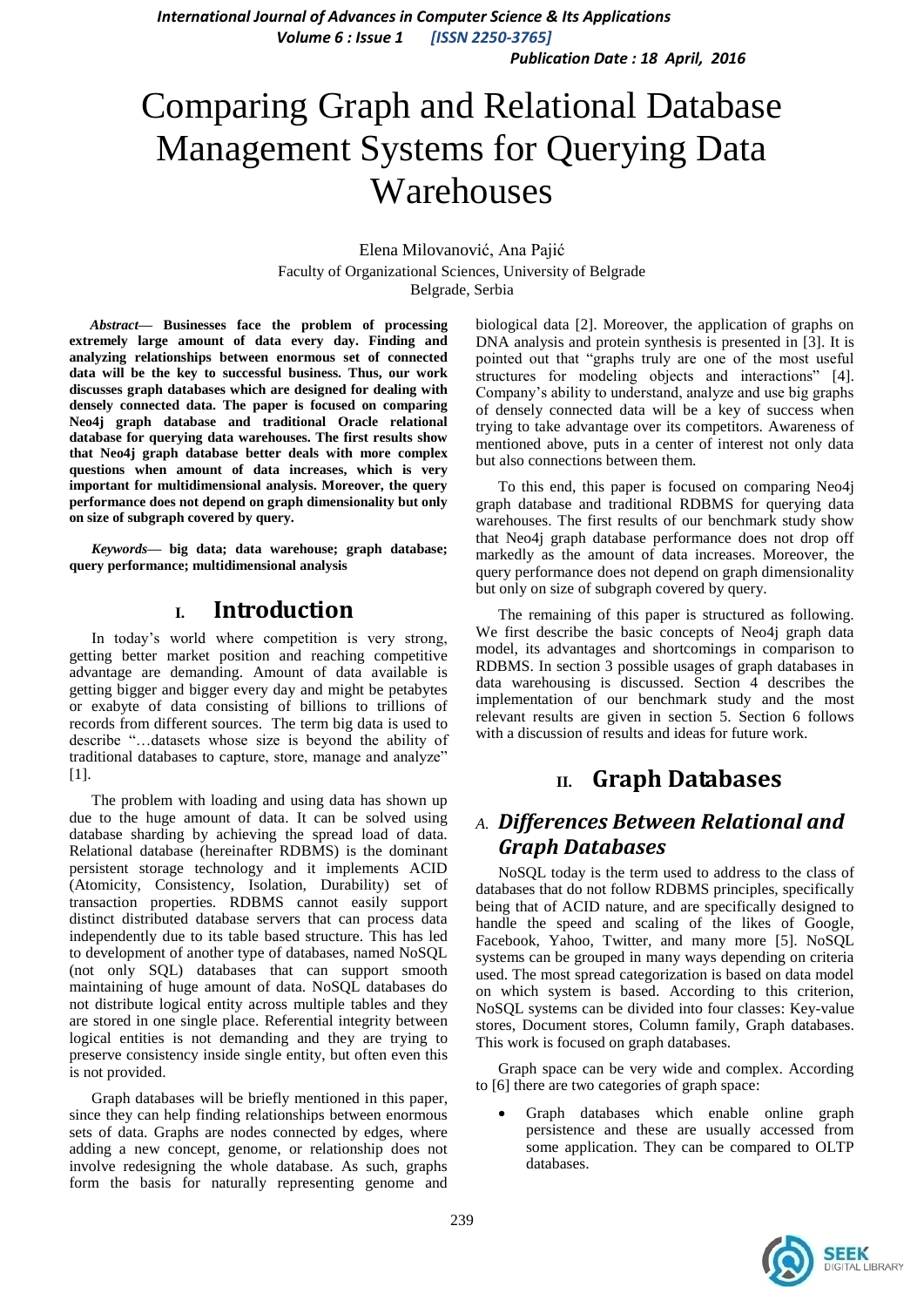#### *Publication Date : 18 April, 2016*

 Graph compute engines which denote technologies that enable offline data processing. They are similar to technologies that can be used for data analyzing, like data mining and OLAP.

Among many advantages like fast data access, indexing and so on, the most important, that distinguish graph databases from relational, are better performances and schema-less structure. NoSQL databases are far much better in dealing with connected data than RDBMS. When amount of data is increasing performances of join queries are tremendously decreasing. In this situation NoSQL databases stay stable because their performance does not depend on data volume. Because of its structure and schema, graphs are by their nature upgradable and expendable. New subgraphs can easily be added to existing data set without affecting application functionalities or previous queries execution. When we are talking about schema depending on when it is verified there are two different approaches - schema on write and schema on read. This approach distinguishes graph and RDBMS. In traditional database management system (hereinafter DBMS), like relational, schema is read, verified and applied on data loading. This means that if data do not fit schema, load is failing and transaction rollbacks. On the other hand, NoSQL databases use approach schema on read. This means that schema is applied in a moment of reading data when user issues a query. This enables fast loads and supporting multiple schemas for the same data. Also data format might be unknown because queries against the data haven't been defined.

For problem presentation Neo4j technology will be used as representative of graph databases.

## *B. Basic Concepts in Graph Data Model*

Nodes and relationships are basic building blocks in graphs. Node can be used to represent any entity in graph and it stores data that depict specific entity. In Neo4j node can contain attributes, relationships with other nodes and labels. Each relationship in graph has its specific start and/or end nodes, dangling relationships are not allowed. For relationship, type can be defined which can be treated as relationship name. Relationships can have attributes as well as nodes. Even though relationships are directed, they are equally well traversed in both directions so there is no need to create duplicate relationships in the opposite direction. In Neo4j relationship of one node with itself is also supported, in other words relationship can have the same start and end node.

Attributes are presented as key-value pairs, where key is defined as string and values can be defined as some predefined data type or array which elements are predefined types. Null values are not allowed, if value is missing then that attribute will be omitted. Labels are used for node grouping which means that all nodes that has the same label, belong to same set. Labels are simplifying queries because it is possible to run query on certain labeled subset in graph. We will be free to compare the effect of labels to effect of columns that we use in SQL GROUP BY statement in relationship databases. One node can have zero or many labels. Label name must not be an empty string. Since labels can be attached and detached in runtime, they can also be used for denoting of node current state. Path contains one or more connected nodes. Paths are usually a result of query

execution on graph database or a result of traversals. Fig. 1 shows the logical structure of Neo4j graph database data model. In this meta-model all concepts and relationships between them are presented. For meta-model presentation IDEF1X notation is used.

# **III. Graph Databases in Data Warehousing**

In today's world data warehousing is very important aspect for decision making process and future planning. In order to this we can use OLAP operations like roll-up, drilldown, slice-and-dice and pivot on multidimensional data cube model. Even though graphs are studied for a long period of time, weak point for graph databases still is natural OLAP support. For multidimensional analysis in RDBMS there are many algorithms and systems that can support them. This area has not been explored that much in multidimensional networks. In RDBMS e.g. we can calculate amount of products sold in each store, each city, or in entire country but this kind of analysis on multidimensional networks will not give only numbers but also network structure for each product, city, and country as well. This can lead us to interesting results and maybe will help us understand why sale is higher in certain store, city or country. Using demographic and other data in graph we could also see purchasing habits, standard of living for some country and get wider picture, that will help us understand resulting numbers.

In past few years there are more and more papers that deal with using graphs in data warehousing. In [7] Graph Cube is introduced, which is a model that can be used in data warehousing. It can provide OLAP queries on large multidimensional networks. For its implementation characteristics of multidimensional networks in combination with existing data cube techniques are used.



Figure 1. Neo4j graph database meta-model

This new concept enables using aggregations and SQL GROUP BY statement from RDBMS world on multidimensional data cube model. Graph Cube integrates both multidimensional attributes and network structures.

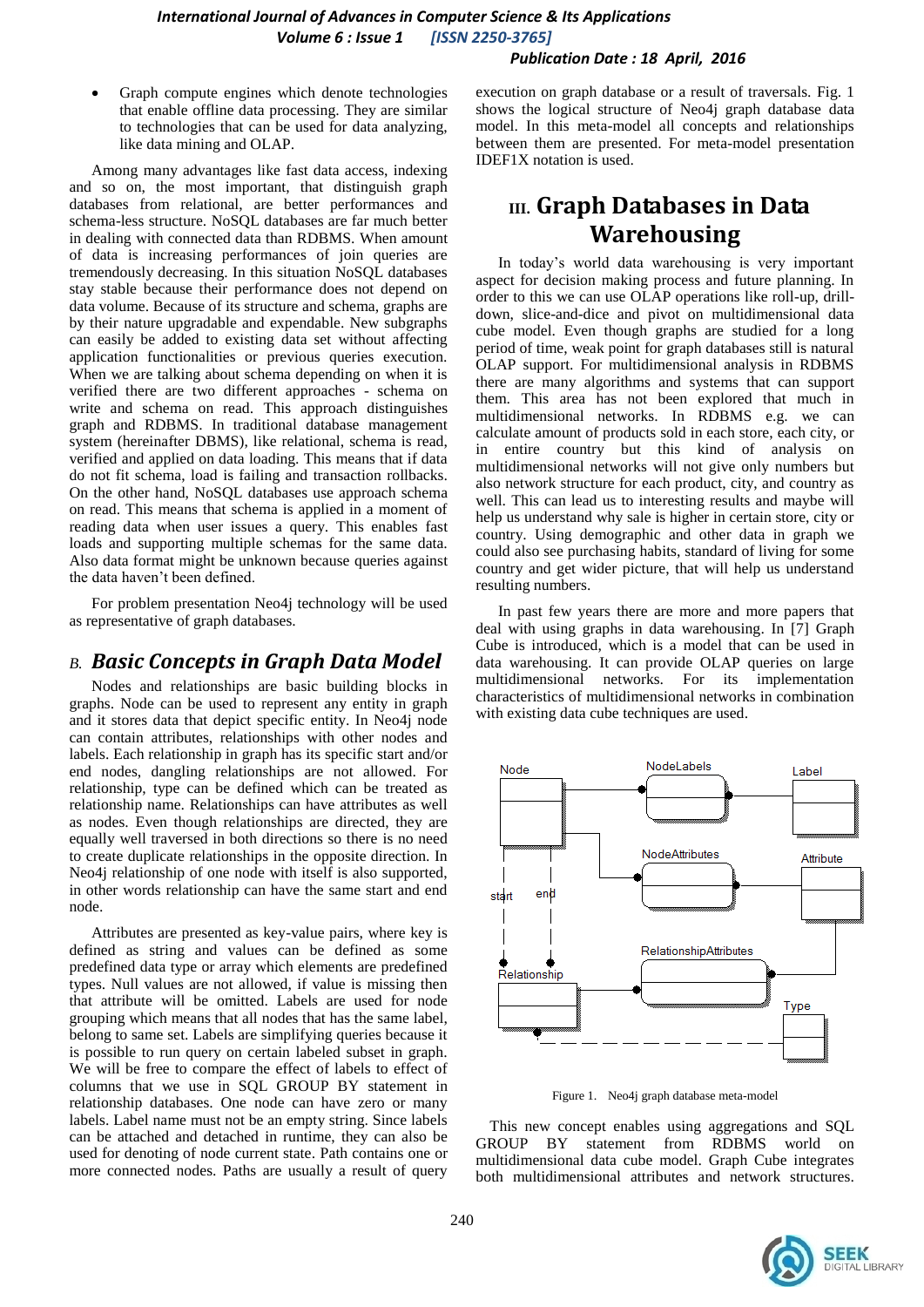*Publication Date : 18 April, 2016*

That paper introduced a new kind of query, which crosses multiple multidimensional spaces of the network and these are called cross-cuboid queries (crossboid queries). This means that aggregate networks can become the measure of a graph cube.

Bachman [8] in his work speaks about structural analytics which is an additional category of analytical processing which deals with qualitative and quantitative aspects of the actual structure of the graph network. Business Intelligence with Integrated Instance Graphs (BIIIG) framework for integration and business intelligence based on graph data is proposed in [9], [10]. This framework uses graph models to present metadata and instance data from different sources, like Enterprise Resource Planning (ERP) and other similar systems. In [11], the new graph semantic that is based on object oriented multidimensional data model, named GOOMD, is presented. In order to specify conceptual level design of data warehouse, this model defines a list of graph based formal constructs. GOOMD gives a realization of different logical structures of data warehouse like star, snowflake, and so on. Also this model provides an operational model for OLAP that is used for operations like roll-up, drill-down, slicing, dicing, drillacross and drill-through.

There are some technologies that are free and can be used in combination with some graph database system. For instance, RapidGrapher product can be used for data integration. It provides a simple way to map data from existing relational database into a single, searchable and navigable graph, and thus allows managing RDBMS data as a graph. Bachman in his work introduced GraphAware Neo4j framework. It offers Neo4j server extension that allows developers to build (REST) application program interface (API) on top of Neo4j using Spring Model–view– controller (MVC). Also, available is a runtime environment for both embedded and server deployments which allows the use of pre-built and custom modules, which author called GraphAware Runtime Modules. These modules extend the core functionality of the database by transparently enriching, modifying and preventing ongoing transactions in real-time.

Since Neo4j Cypher already provides some analytical features for graph pattern matching and aggregation, they will be used for benchmark study.

# **IV. Solution Implementation**

This research utilizes a test dataset provided free by Microsoft- the AdventureWorks. The dataset is divided into four schemas: Sales, Production, Purchasing, Human resources and one common model called Person. For our purpose, we were concerned with querying on the sales related facts within the dataset. Tables OrderHeader, OrderDetail, Product, Customer and Territory is used for the benchmark study. The original data values provided by Microsoft the AdventureWorks dataset is used since its size is large enough to effectively compare query performance. In this dataset 19 820 customers, 10 territories, 504 products and 31 465 orders are stored. Fig. 2 shows a selection of tables and their relationships using IDEF1X notation.



Figure 2. Relational schema

As RDBMS Oracle 11g Express Edition is used. Stored data is then converted into CSV files and imported into Neo4j 2.2.1 environment. For each tuple in each table, one node is created and the relationships between all nodes. For this example there are 31 465 relationships for Order – Customer, 31 465 relationships for Order – Territory, 54 998 for Order – OrderDetail and 31 998 for OrderDetail – Product, resulting in 149 926 relationships at all.

While OLAP query performance comparison between the traditional RDBMS and Neo4j graph database is a primary objective of this research, the control environment is used and both systems are installed on the exact same machine hardware. The data systems were not running simultaneously while the other was being queried and all other unnecessary processes on the machine were shutdown to allow maximal resource utilization in testing phase.

Neo4j has its own language Cypher which is declarative and it uses ASCII-Art to represent patterns. This language enables to describe what user wants to select, insert, update or delete from Neo4j. Also it is used for creating nodes, labels, relationships and properties. Since relationships are equally well traversed in both directions there's no need to create duplicate relationships in the opposite direction. In this example four relationships are created:

- Territory ORDERED\_IN -> Order
- Customer BOUGHT -> Order
- Order HAS -> OrderDetail
- Product PRODUCT\_DETAIL -> OrderDetail

Fig. 3 presents node Order with number 43677 and its relationships. Order has three types of relationships and these are: HAS with node OrderDetail, ORDERED\_IN with Territory and BOUGHT with node Customer. The orientation of these relationships can be seen on the Fig. 3. Fourth relationship that is created for this experiment is PRODUCT DETAIL between nodes OrderDetail and Product. Each node has its attributes according to relational data model that was presented earlier.

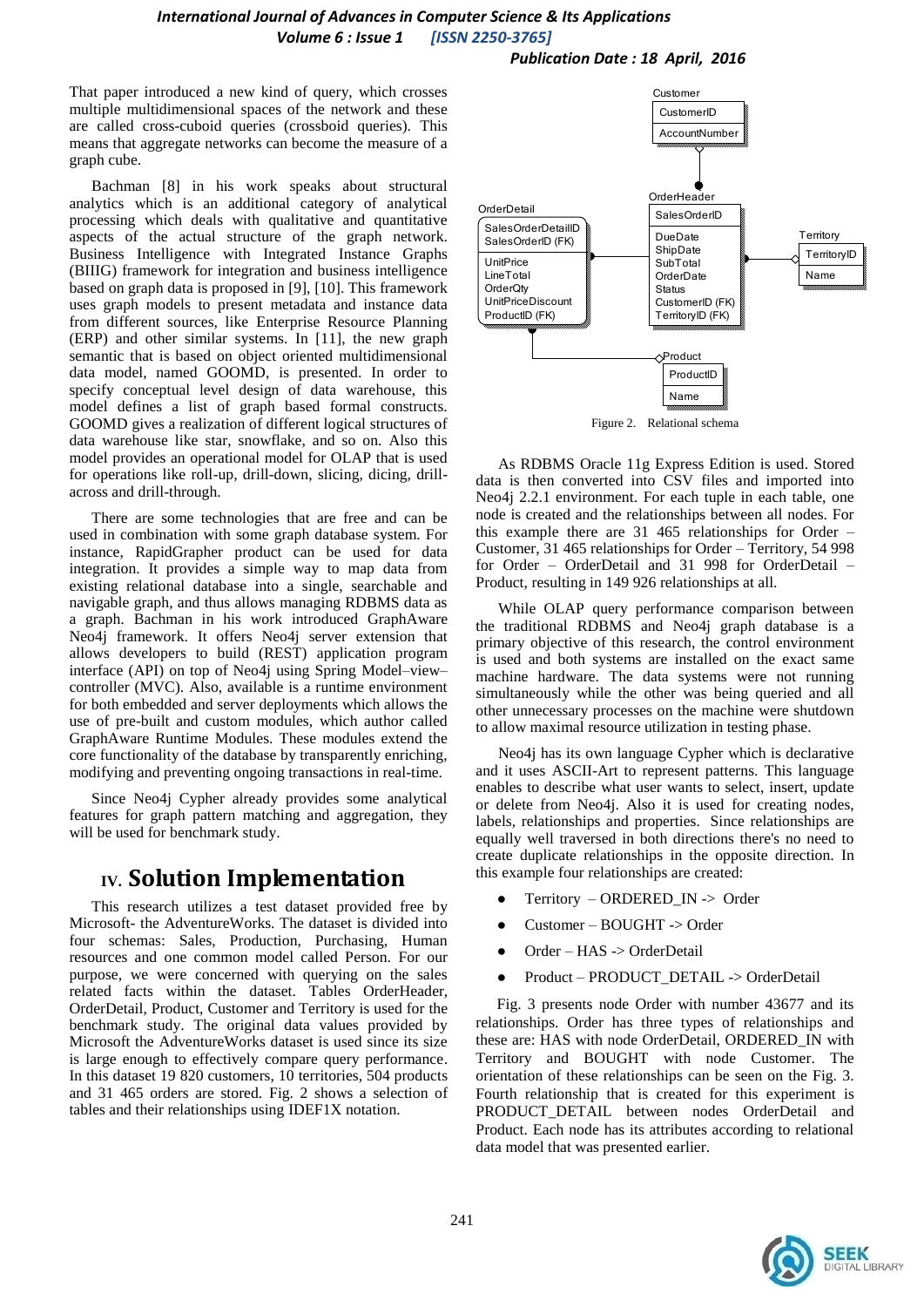#### *Publication Date : 18 April, 2016*



Figure 3. Node Order and its relationships

# **V. Experimental Results and Analysis**

Aggregate functions are particularly important for using graphs in data warehousing. To calculate aggregated data, Cypher offers aggregation, much like SQL GROUP BY statement. Aggregate functions take multiple input values and calculate an aggregated value from them. Example is AVG function that calculates the average of multiple numeric values, or MIN function that finds the smallest numeric value in a set of values. Aggregation can be done over all the matching subgraphs, or it can be further divided by introducing key values. These are non-aggregate expressions that are used to group the values going into the aggregate functions.

To test the performance of using Neo4j in data warehousing, queries were designed with one or more logical joins to simulate questions complexity that business users might ask in regards to this dataset. We executed the queries on different amount of data on both DBMS in order to show Neo4j performance stability. Three different queries are executed on the dataset and they are presented in Table I. In order to quantify the query performance, we measured multiple execution times for our earlier established queries. Ten execution times are measured and mean execution time is presented. Mean execution time for query Q1, expressed in milliseconds, is presented in Table II.

If we compare execution time for Neo4j and Oracle measured on 5000 records, we can see that Neo4j needs noticeably more time. In next two phases of experiment, same query has been executed on 10000 and 19119 records, respectively.

TABLE I. THREE TYPES OF QUERIES

|           | <b>Cypher</b>                                                                                                                                                                                       | SOL                                                                                                                                                                                                                                                                                                                                     |
|-----------|-----------------------------------------------------------------------------------------------------------------------------------------------------------------------------------------------------|-----------------------------------------------------------------------------------------------------------------------------------------------------------------------------------------------------------------------------------------------------------------------------------------------------------------------------------------|
| Q1        | MATCH (c: Customer)- [p] -<br>$>$ (o: Order)<br>order by c.CustomerID                                                                                                                               | select c.customerid,<br>sum(oh.SUBTOTAL)<br>from order_header oh join customer c on<br>$RETURN c, sum (o.SubTotal) (c.customerid = oh.customerid)$<br>group by c.customerid<br>order by c.customerid                                                                                                                                    |
| <b>O2</b> | $MATCH$ (o: Order)- $[r]$ -> (d:<br>orderDetail) RETURN o, avg<br>(d.LineTotal) order by<br>o.SalesOrderID                                                                                          | select oh.salesorderid, avg(od.linetotal)<br>from order_header oh join order_detail<br>od on (oh.salesorderid $=$ od.<br>salesorderid)<br>group by oh.salesorderid<br>order by oh.salesorderid                                                                                                                                          |
|           | MATCH (t:Territory) -[w]-><br>$(o:Order) - [q]$<br>$(d:orderDetails) < -[r]$<br>$Q3$ (p:Product) return t. Name as<br>territory, p. Name as product,<br>sum (d.OrderQty) order by<br>t.Name, p.Name | select t.name as territory, p.name as<br>product, sum (od.ORDERQTY)<br>from order_header oh join order_detail<br>od on (oh.salesorderid $=$ od.salesorderid)<br>join territory t on (oh.territoryid $=$<br>t.territoryid) join product p on<br>(od.productid=p.productid)<br>group by rollup(t.name, p.name)<br>order by t.name, p.name |

| <b>Amount of</b><br>data | Neo4j mean<br>execution<br>time (ms) | Percentage<br>increase of<br>mean<br>execution time<br>(Neo4i) | Oracle mean<br>execution time<br>(ms) | Percentage<br>increase of<br>mean<br>execution<br>time<br>(Oracle) |
|--------------------------|--------------------------------------|----------------------------------------------------------------|---------------------------------------|--------------------------------------------------------------------|
| 5000                     | 0.71590                              |                                                                | 0.08240                               |                                                                    |
| 10000                    | 0.83650                              | 16,85 %                                                        | 0.15180                               | 84.22 %                                                            |
| 19119                    | 1.08840                              | 52,03 %                                                        | 0.29470                               | 257,65 %                                                           |

Percentage increase of mean execution time between each phase of experiment in comparison to first phase is also presented in the table. Thus we get much better, comprehensive review. Now we can notice that there was a significant increase in execution time for Oracle RDBMS results as number of records grows. Neo4j has proven to be much more stable when the amount of data increases. These results support the assumption that NoSQL databases stay stable because their performance does not depend on data volume. On Fig. 4 plot of percentage increase in execution time is presented. X axis refers to amount of data and Y axis refers to percentage increase in execution time. Red line is used for Oracle results and blue line for Neo4j results.

Results for query Q2 have also been measured in ten iterations and mean execution time, expressed in milliseconds, is presented in Table III.



Figure 4. Q1 query- plot of percentage increase in execution time

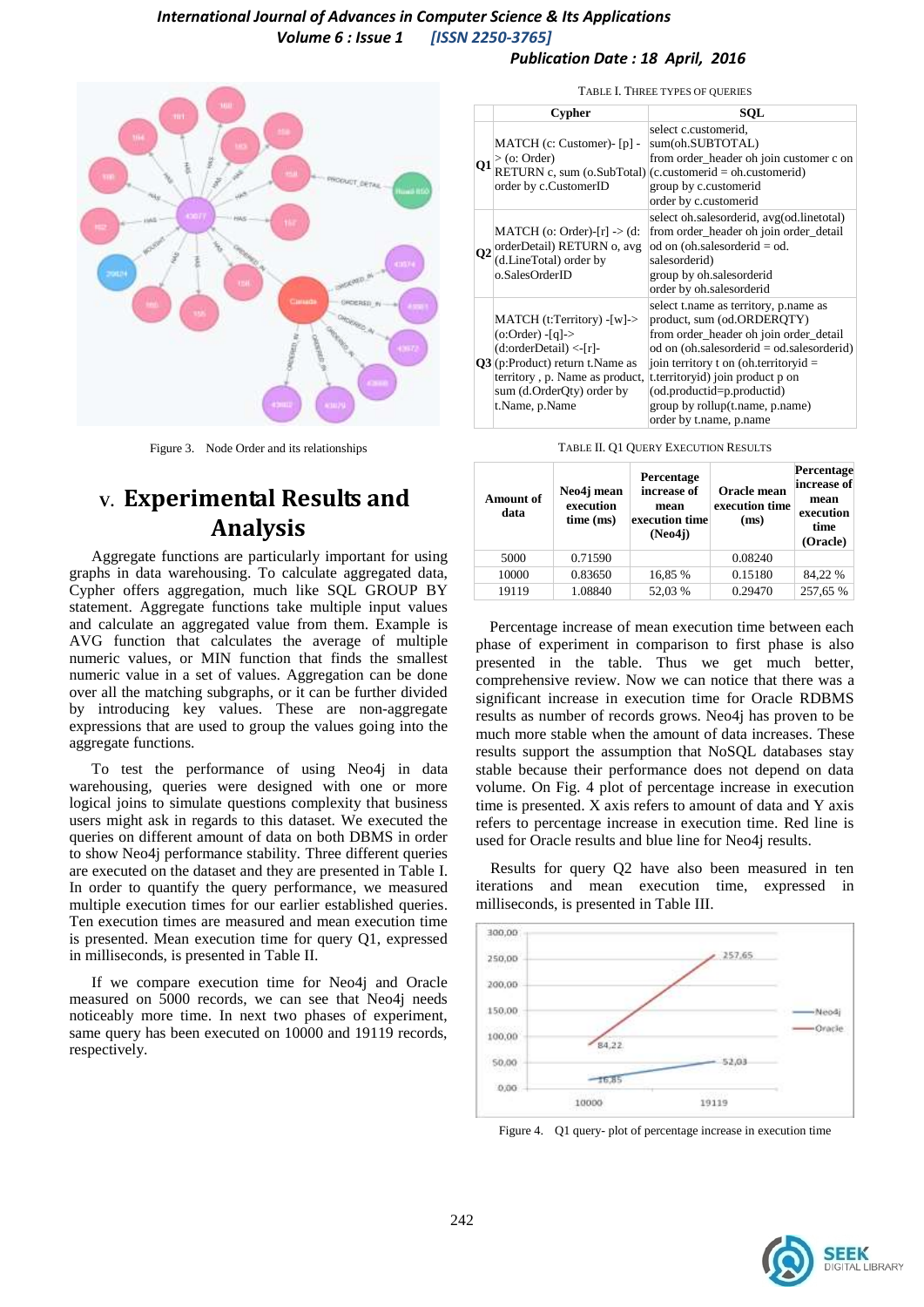#### *Publication Date : 18 April, 2016*

| <b>Amount of</b><br>data | Neo4j mean<br>execution<br>time (ms) | Percentage<br>increase of<br>mean<br>execution time<br>(Neo4i) | Oracle mean<br>execution time<br>(ms) | Percentage<br>increase of<br>mean<br>execution<br>time<br>(Oracle) |
|--------------------------|--------------------------------------|----------------------------------------------------------------|---------------------------------------|--------------------------------------------------------------------|
| 5000                     | $0,6780$ ms                          |                                                                | $0,1334$ ms                           |                                                                    |
| 10000                    | 0,9343 ms                            | 37,80 %                                                        | $0,1990$ ms                           | 49,18 %                                                            |
| 11600                    | 1.2231 ms                            | 80,40%                                                         | $0,2385$ ms                           | 78,79%                                                             |

#### TABLE III. Q2 QUERY EXECUTION RESULTS

We can notice the similar situation on Fig. 5. The interesting thing is that percentage increase in mean execution time for third phase, with 11 600 records, is similar for both databases. More precisely, Neo4j results greater increase in comparison to Q1 query execution results. This could be explained by number of relationships that should be traversed between nodes Order and OrderDetail. Previously, we have shown that 54 998 relationships have been created between these two types of nodes. On the other hand, 31 465 relationships were formed between nodes Customer and Order. This can explain greater mean execution time since in second query there are almost twice as many relationships that should be traversed then in the first query. In this case, size of subgraph affected execution time. The second assumption has been proved execution does not depend on graph dimensionality but only on size of subgraph covered with query.

The third query was design with two logical joins to simulate questions complexity. Results for Q3 have also been measured in ten iterations and presented in Table IV. It is well known that performance of join queries is tremendously decreasing in RDBMS, when amount of data increases. Our experiment shows that the mean execution time for third phase, with the most records, is similar for both databases. The Neo4j graph database better deals with more complex questions which is very important for multidimensional analysis. As shown in Fig. 6, there is a significant increase in mean execution time for Oracle RDBMS than for Neo4j database as number of records grows.

Given the results of the queries performance, we can conclude that these results are suggestive of the fact that graph databases are good solution for dealing with big data. Neo4j database is better solution when the amount of data increases.





|        |            | 11 DEE 11, 02 OCENT ENECOTION RESOLTS |                      |         |
|--------|------------|---------------------------------------|----------------------|---------|
|        |            |                                       |                      | Percent |
| فالمنت | Neo4j mean | Percentage                            | Oracle mean increase | age     |

TABLE IV. 03 OUERY EXECUTION RESULTS



Figure 6. Q3 query- plot of percentage increase in execution time

In all cases, the percentage increase in mean execution time for Neo4j database is significantly smaller than for Oracle RDBMS, when amount of data increases. Different amount of data in each case is due to the fact that queries in graph databases do not access all data but just a certain part of graph.

# **VI. Conclusion**

For every company getting better market position and reaching competitive advantage are demanding. This can be achieved by using big data potential to help them improve operations and make faster, more intelligent decisions. Since this is not the problem RDBMS can handle with, new type of databases has shown up, known as NoSQL databases. In this paper, we studied a special type of NoSQL databases, namely Graph database. Special attention was paid to the possibility of using OLAP analysis in Graph databases.

We conducted several performance experiments to compare Neo4j graph database to Oracle relational database system, for use as underlying technology for multidimensional analysis. Neo4j graph uses its declarative language Cypher to cover basic analysis. It offers aggregation, much like SQL GROUP BY statement and has some group functions like MAX, MIN, SUM, AVG and some statistical analysis like standard deviation. The query performance was monitored on both systems and Neo4j had proven to be much more stable when the amount of data increases. In all cases, Neo4j needed noticeably more time, but there was a significant percentage increase of mean execution time for Oracle RDBMS than for Neo4j database as number of records grows.

Future studies can examine the performance of query execution on a larger dataset to better show the differences between mean execution time for Oracle RDBMS and graph database Neo4j. Moreover, we should explore the possibilities of using Cypher language for much more